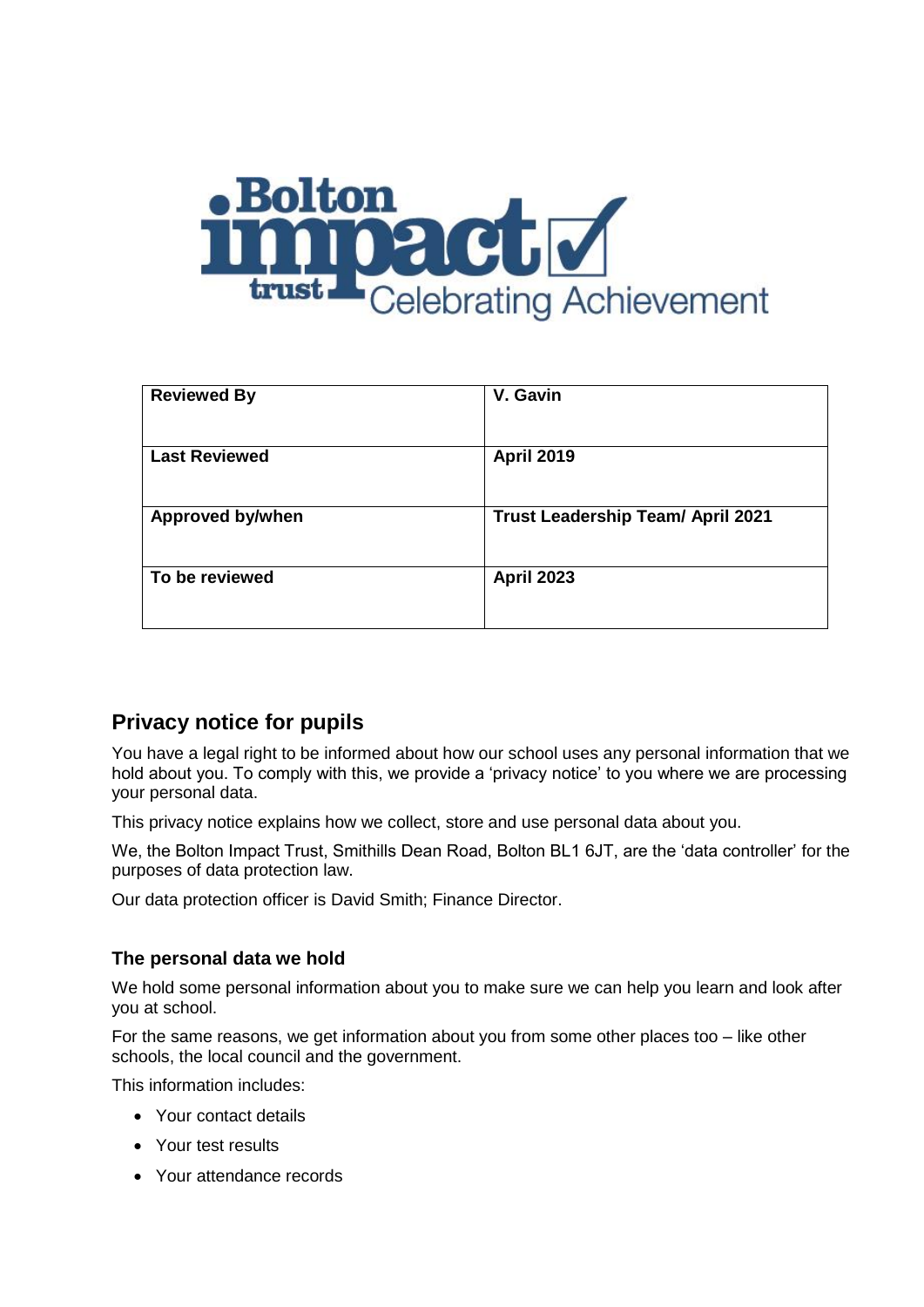- Your characteristics, like your ethnic background or any special educational needs
- Any medical conditions you have
- Details of any behaviour issues or exclusions
- Photographs
- CCTV images

## **Why we use this data**

We use this data to help run the school, including to:

- Get in touch with you and your parents when we need to
- Check how you're doing in exams and work out whether you or your teachers need any extra help
- Track how well the school as a whole is performing
- Look after your wellbeing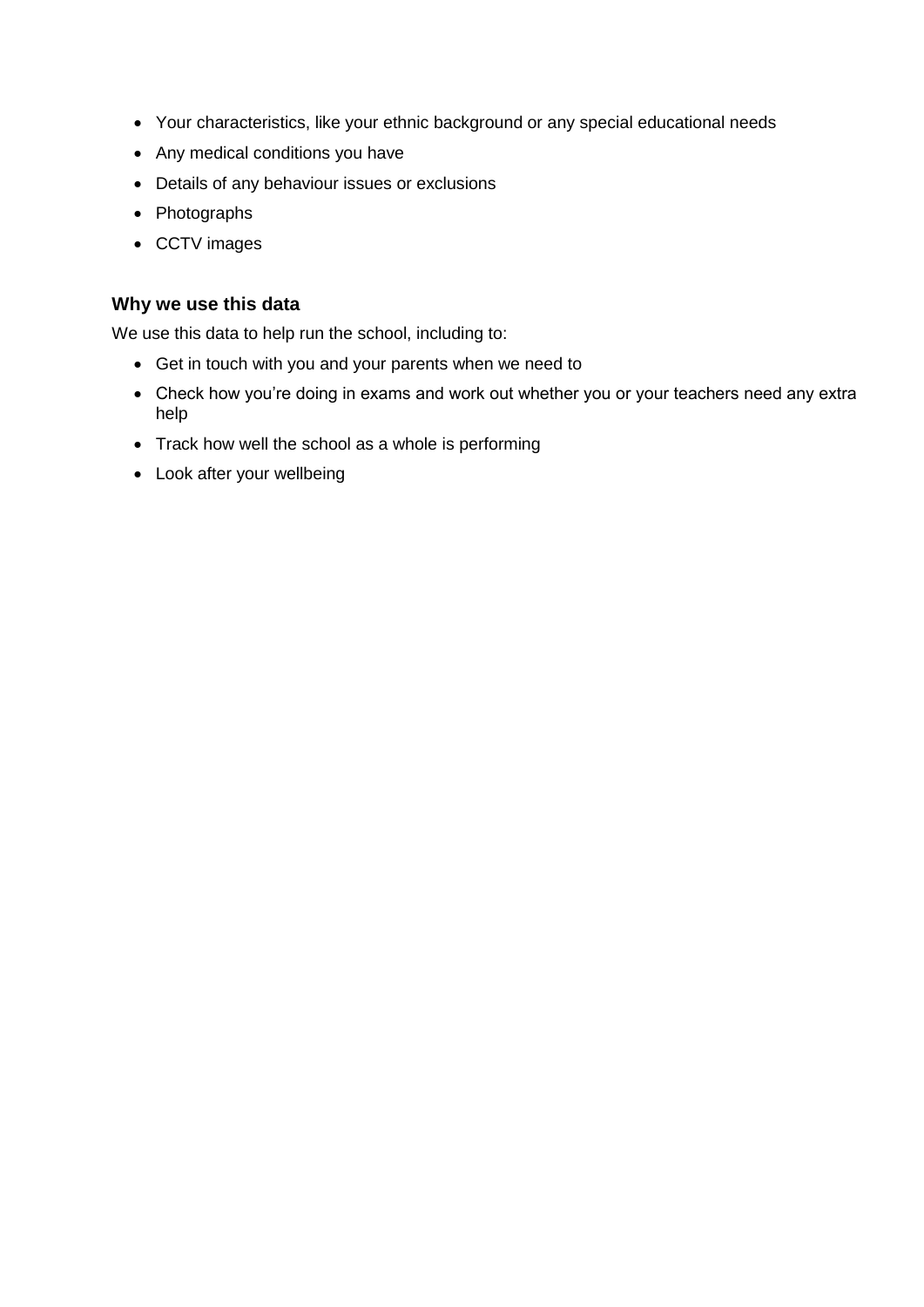# **Our legal basis for using this data**

We will only collect and use your information when the law allows us to. Most often, we will use your information where:

- We need to comply with the law
- We need to use it to carry out a task in the public interest (in order to provide you with an education)

Sometimes, we may also use your personal information where:

- You, or your parents/carers have given us permission to use it in a certain way
- We need to protect your interests (or someone else's interest)

Where we have got permission to use your data, you or your parents/carers may withdraw this at any time. We will make this clear when we ask for permission, and explain how to go about withdrawing consent.

Some of the reasons listed above for collecting and using your information overlap, and there may be several grounds which mean we can use your data.

# **Collecting this information**

While in most cases you, or your parents/carers, must provide the personal information we need to collect, there are some occasions when you can choose whether or not to provide the data.

We will always tell you if it's optional. If you must provide the data, we will explain what might happen if you don't.

#### **How we store this data**

We will keep personal information about you while you are a pupil at our school. We may also keep it after you have left the school, where we are required to by law.

We keep information about pupils up until their 25<sup>th</sup> birthday.

## **Data sharing**

We do not share personal information about you with anyone outside the school without permission from you or your parents/carers, unless the law and our policies allow us to do so.

Where it is legally required, or necessary for another reason allowed under data protection law, we may share personal information about you with:

- Our local authority to meet our legal duties to share certain information with it, such as concerns about pupils' safety and exclusions
- The Department for Education (a government department)
- Your family and representatives
- Educators and examining bodies
- Our regulator (the organisation or "watchdog" that supervises us), ([specify as appropriate, e.g. Ofsted, Independent Schools Inspectorate]
- Appropriate suppliers and service providers  $-$  so that they can provide the services we have contracted them for
- Our auditors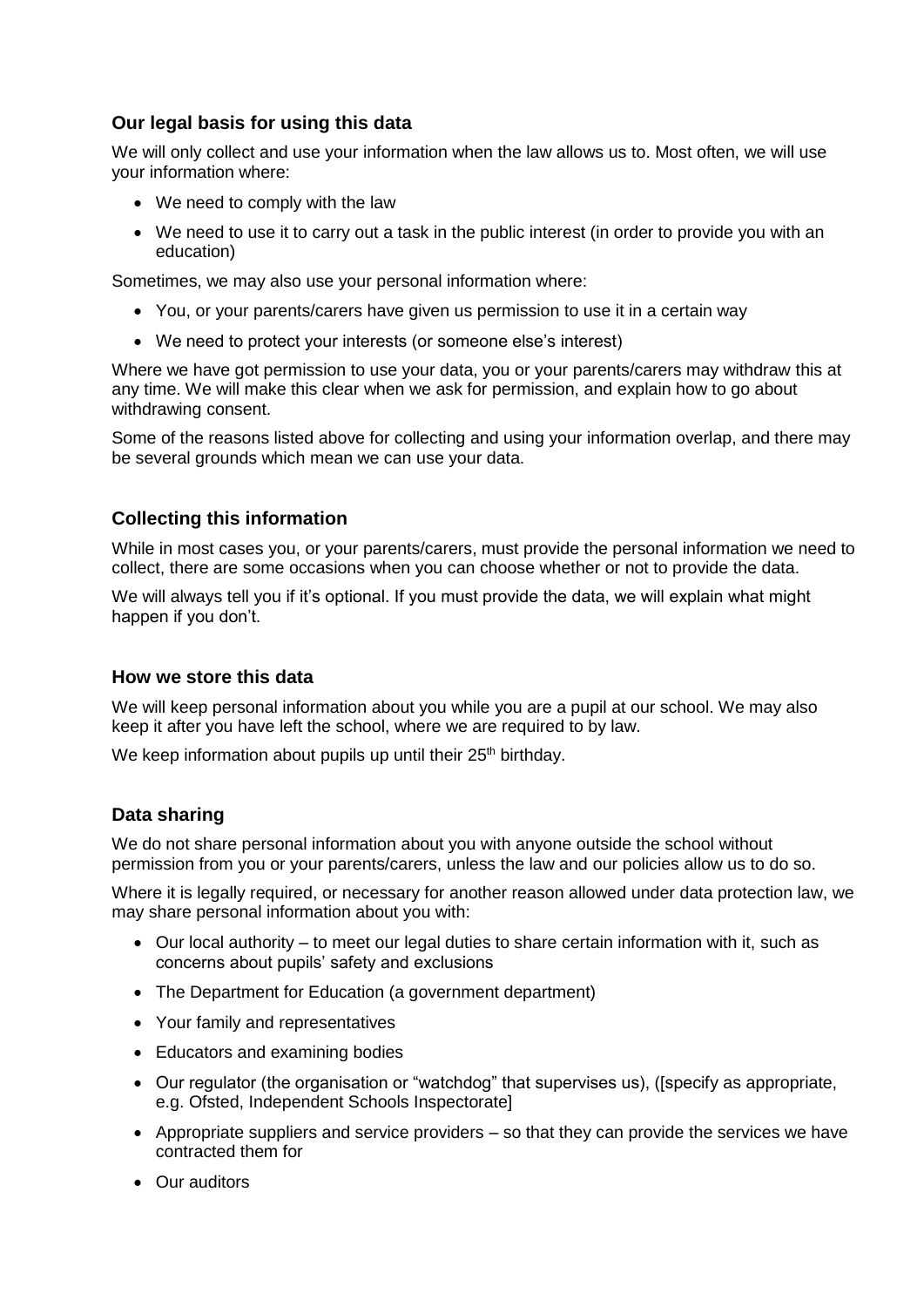- Health authorities,
- Health and social welfare organisations
- Professional advisers and consultants
- Police forces, courts, tribunals

#### **National Pupil Database**

We are required to provide information about you to the Department for Education (a government department) as part of data collections such as the school census.

Some of this information is then stored in the [National Pupil Database,](https://www.gov.uk/government/publications/national-pupil-database-user-guide-and-supporting-information) which is managed by the Department for Education and provides evidence on how schools are performing. This, in turn, supports research.

The database is held electronically so it can easily be turned into statistics. The information it holds is collected securely from schools, local authorities, exam boards and others.

The Department for Education may share information from the database with other organisations which promote children's education or wellbeing in England. These organisations must agree to strict terms and conditions about how they will use your data.

You can find more information about this on the Department for Education's webpage on [how it](https://www.gov.uk/data-protection-how-we-collect-and-share-research-data)  [collects and shares research data.](https://www.gov.uk/data-protection-how-we-collect-and-share-research-data)

You can also [contact the Department for Education](https://www.gov.uk/contact-dfe) if you have any questions about the database.

#### **Youth support services**

Once you reach the age of 13, we are legally required to pass on certain information about you to Bolton Council as it has legal responsibilities regarding the education or training of 13-19 yearolds.

This information enables it to provide youth support services, post-16 education and training services, and careers advisers.

Your parents/carers, or you once you're 16, can contact our data protection officer to ask us to only pass your name, address and date of birth to Bolton Council.

#### **Transferring data internationally**

Where we share data with an organisation that is based outside the European Economic Area, we will protect your data by following data protection law.

## **Your rights**

#### **How to access personal information we hold about you**

You can find out if we hold any personal information about you, and how we use it, by making a **'subject access request'**, as long as we judge that you can properly understand your rights and what they mean.

If we do hold information about you, we will:

- Give you a description of it
- Tell you why we are holding and using it, and how long we will keep it for
- Explain where we got it from, if not from you or your parents
- Tell you who it has been, or will be, shared with